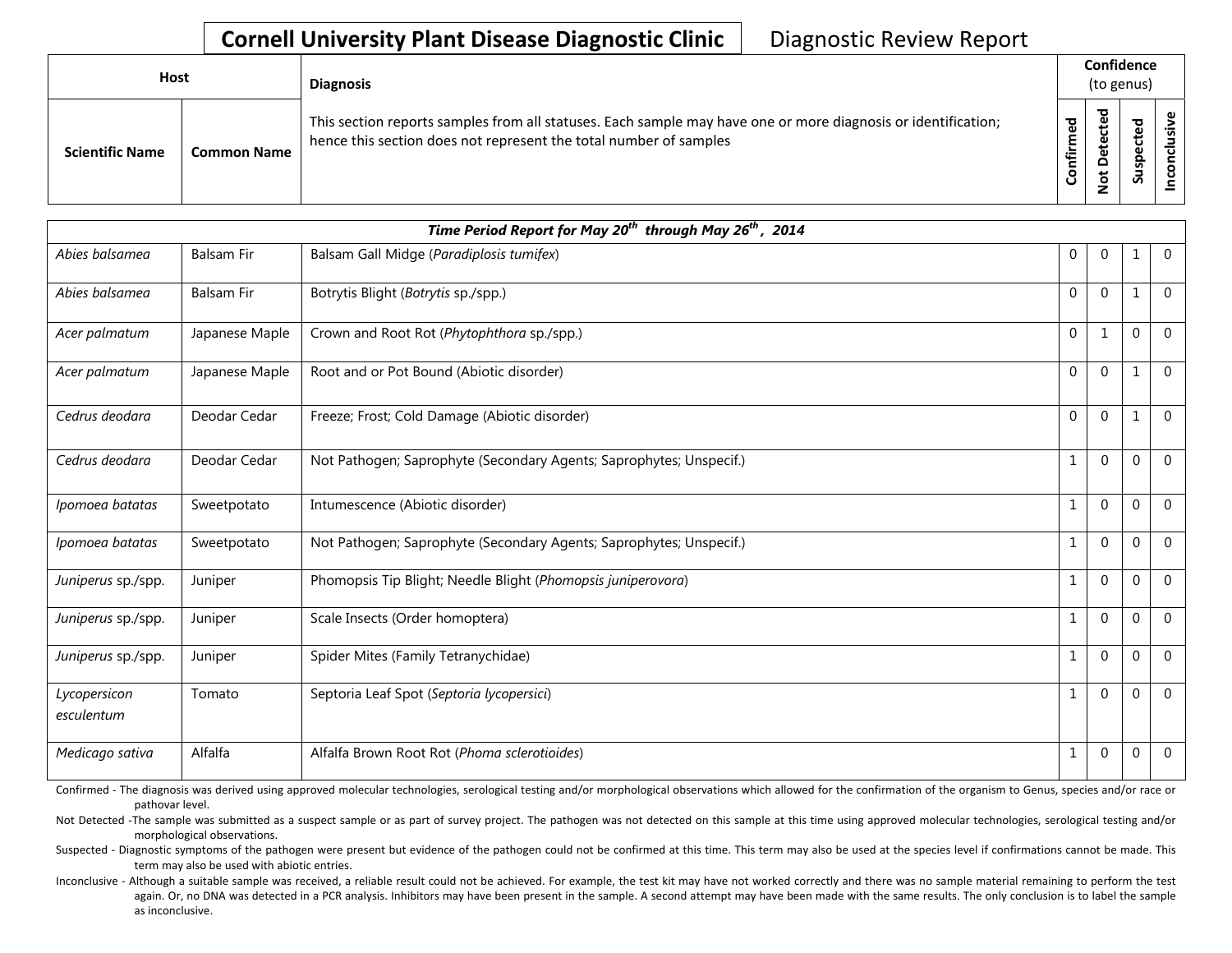## **Cornell University Plant Disease Diagnostic Clinic** | Diagnostic Review Report

| <b>Host</b>            |                    | <b>Diagnosis</b>                                                                                                                                                                   |               | Confidence<br>(to genus) |                        |   |
|------------------------|--------------------|------------------------------------------------------------------------------------------------------------------------------------------------------------------------------------|---------------|--------------------------|------------------------|---|
| <b>Scientific Name</b> | <b>Common Name</b> | This section reports samples from all statuses. Each sample may have one or more diagnosis or identification;<br>hence this section does not represent the total number of samples | ਠ<br>Φ<br>tir | ᇃ<br>ى                   | ъ<br>உ<br>௨<br>ັທ<br>S | s |

| Picea pungens      | <b>Blue Spruce</b>                  | High Soil Moisture (Abiotic disorder)                      | $\overline{0}$ | $\Omega$     | 1            | $\mathbf 0$    |
|--------------------|-------------------------------------|------------------------------------------------------------|----------------|--------------|--------------|----------------|
| Picea pungens      | <b>Blue Spruce</b>                  | Stigmina Needle Blight (Stigmina lautii)                   | $\mathbf{1}$   | $\Omega$     | 0            | $\overline{0}$ |
| Pinus nigra        | <b>Austrian Pine</b>                | Canker (Unidentified Fungus)                               | $\Omega$       | $\Omega$     | $\mathbf{1}$ | $\overline{0}$ |
| Pinus nigra        | <b>Austrian Pine</b>                | Root Damage (Abiotic disorder)                             | $\Omega$       | $\mathbf{0}$ | $\mathbf{1}$ | $\Omega$       |
| Pinus sylvestris   | Scotch Pine                         | Brown Spot ; Needle Blight (Mycosphaerella dearnessii)     | $\mathbf{1}$   | $\Omega$     | 0            | $\Omega$       |
| Prunus subhirtella | Higan Cherry                        | Brown Rot and Spur Canker (Monilinia (Monilia) fructigena) | $\mathbf{1}$   | $\Omega$     | 0            | $\mathbf 0$    |
| Rosa sp./spp.      | Rose                                | Additional Sample Requested (Identification Analysis)      | $\mathbf{1}$   | $\Omega$     | 0            | $\mathbf 0$    |
| Rosa sp./spp.      | Rose                                | Verticillium Wilt (Verticillium sp./spp.)                  | $\Omega$       | $\Omega$     | $\mathbf{1}$ | $\mathbf{0}$   |
| Thuja occidentalis | North. White<br>(american)<br>cedar | Armillaria Root Rot (Armillaria (Armillariella) sp./spp.)  | $\mathbf 0$    | 1            | 0            | $\overline{0}$ |
| Thuja occidentalis | North. White<br>(american)<br>cedar | Mechanical Damage (Abiotic disorder)                       | $\mathbf{0}$   | $\Omega$     | 1            | $\overline{0}$ |
| Thuja occidentalis | North. White<br>(american)<br>cedar | Wood Decay Fungus (Unidentified Fungus)                    | $\mathbf{1}$   | $\mathbf 0$  | 0            | $\overline{0}$ |

Confirmed - The diagnosis was derived using approved molecular technologies, serological testing and/or morphological observations which allowed for the confirmation of the organism to Genus, species and/or race or pathovar level.

Not Detected -The sample was submitted as a suspect sample or as part of survey project. The pathogen was not detected on this sample at this time using approved molecular technologies, serological testing and/or morphological observations.

Suspected - Diagnostic symptoms of the pathogen were present but evidence of the pathogen could not be confirmed at this time. This term may also be used at the species level if confirmations cannot be made. This term may also be used with abiotic entries.

Inconclusive - Although a suitable sample was received, a reliable result could not be achieved. For example, the test kit may have not worked correctly and there was no sample material remaining to perform the test again. Or, no DNA was detected in a PCR analysis. Inhibitors may have been present in the sample. A second attempt may have been made with the same results. The only conclusion is to label the sample as inconclusive.